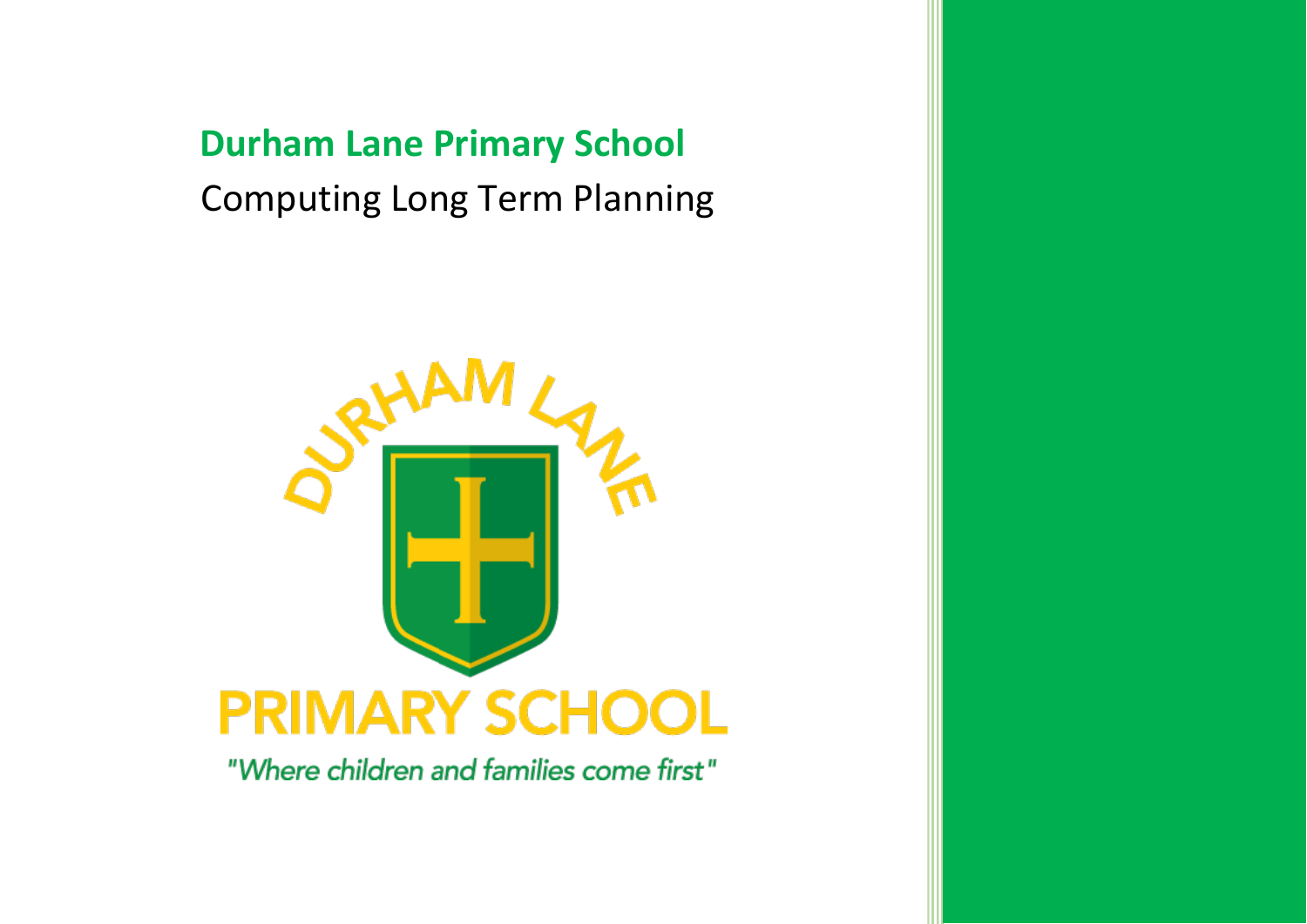## **Year 1 Scheme of Work**



|                                         |                                                                                                                   |                |  |                         |   |                              |                                       |                                               |      |                                  |                                         |                |                                |                                                    | <b>Theme Key</b>                                      |                       |                                 |                                       |               |                                  |                           |    |                                       |                 |                     |                                   |                                                           |
|-----------------------------------------|-------------------------------------------------------------------------------------------------------------------|----------------|--|-------------------------|---|------------------------------|---------------------------------------|-----------------------------------------------|------|----------------------------------|-----------------------------------------|----------------|--------------------------------|----------------------------------------------------|-------------------------------------------------------|-----------------------|---------------------------------|---------------------------------------|---------------|----------------------------------|---------------------------|----|---------------------------------------|-----------------|---------------------|-----------------------------------|-----------------------------------------------------------|
| Coding and<br>computational<br>thinking |                                                                                                                   |                |  | Spreadsheets            |   |                              |                                       | Internet and email                            |      |                                  |                                         | Art and Design |                                |                                                    | Music                                                 |                       |                                 | graphing                              | Databases and |                                  | Writing and<br>presenting |    |                                       |                 | and networks        | Communication                     |                                                           |
| <b>Week</b>                             |                                                                                                                   | $\overline{2}$ |  | 4                       | 5 | 6                            | $\overline{7}$                        | 8                                             | 9    | 10 <sub>1</sub>                  | 11                                      | 12             | 13                             | 14                                                 | 15                                                    | 16 17                 |                                 | 18   19   20                          | 22<br>21      |                                  | 23   24   25              | 26 | 27                                    | 28              | 29                  | 30                                | 31                                                        |
| $\blacksquare$<br><b>YEAR</b>           | $\overline{\mathbf{3}}$<br><b>Unit 1.1</b><br><b>Online Safety</b><br>&<br><b>Exploring Purple</b><br><b>Mash</b> |                |  |                         |   | <b>Unit 1.2</b><br>& Sorting |                                       | <b>Unit 1.3</b><br><b>Grouping Pictograms</b> |      |                                  | <b>Unit 1.4</b><br><b>Lego Builders</b> |                |                                | <b>Unit 1.5</b><br><b>Maze</b><br><b>Explorers</b> |                                                       | <b>Animated Story</b> | <b>Unit 1.6</b><br><b>Books</b> |                                       |               | <b>Unit 1.7</b><br><b>Coding</b> |                           |    |                                       | <b>Unit 1.8</b> | <b>Spreadsheets</b> |                                   | <b>Unit 1.9</b><br><b>Technology</b><br>outside<br>school |
|                                         | Weeks $-4$<br><b>Programs</b> - Various                                                                           |                |  | <b>Programs</b><br>2DIY |   | 2Count                       | Weeks $-2$ Weeks $-3$<br>Programs $-$ |                                               | 2DIY | $Weeks - 3$<br><b>Programs</b> – |                                         | 2Go            | Weeks $-3$<br><b>Programs-</b> |                                                    | $Weeks - 5$<br>$Programs -$<br><b>2Create A Story</b> |                       |                                 | Weeks $-6$<br><b>Programs</b> – 2Code |               |                                  |                           |    | Weeks $-3$<br>Programs-<br>2Calculate |                 | <b>Various</b>      | Weeks $-2$<br><b>Programs</b> $-$ |                                                           |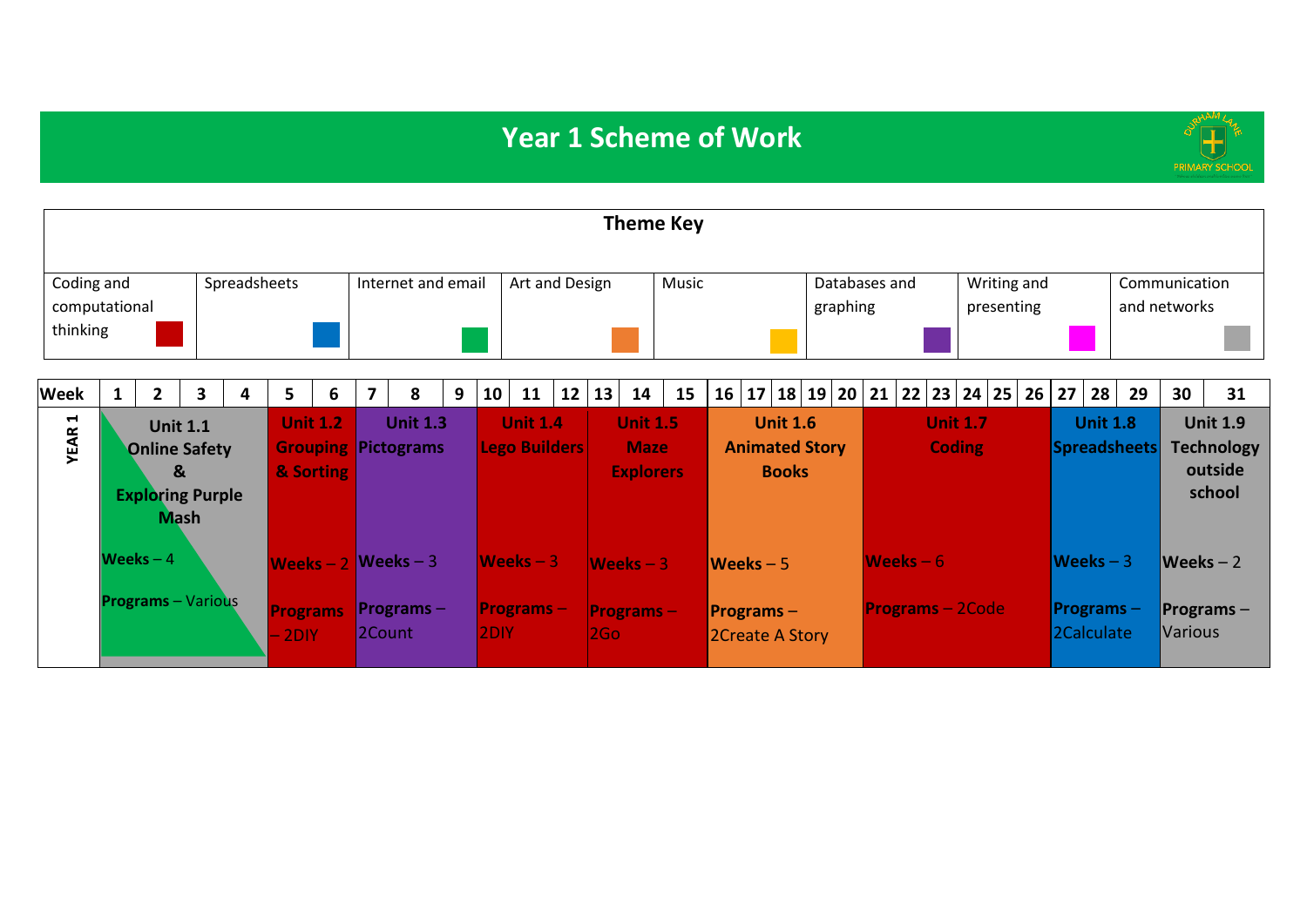## **Year 2 Scheme of Work**



|                             |              |                    |                | <b>Theme Key</b> |                           |                           |                               |
|-----------------------------|--------------|--------------------|----------------|------------------|---------------------------|---------------------------|-------------------------------|
| Coding and<br>computational | Spreadsheets | Internet and email | Art and Design | Music            | Databases and<br>graphing | Writing and<br>presenting | Communication<br>and networks |
| thinking                    |              |                    |                |                  |                           |                           |                               |

| <b>Week</b> | $\mathbf{2}$ |                         | 4 | 5 | 6       |                      | 8 | 9 | 10                                                      | $11$ 12 13 | 14                  | 15                 | 16 |                 |                  | <sup> </sup> 17   18   19   20   21   22   23   24   25   26   27   28 <i> </i> 29 |                 |  |                           |  |                         | $30 \mid 31 \mid$ | 32 |
|-------------|--------------|-------------------------|---|---|---------|----------------------|---|---|---------------------------------------------------------|------------|---------------------|--------------------|----|-----------------|------------------|------------------------------------------------------------------------------------|-----------------|--|---------------------------|--|-------------------------|-------------------|----|
| $\sim$      |              | <b>Unit 2.1</b>         |   |   |         | <b>Unit 2.2</b>      |   |   | <b>Unit 2.3</b>                                         |            |                     | <b>Unit 2.4</b>    |    |                 | <b>Unit 2.5</b>  |                                                                                    | <b>Unit 2.6</b> |  | <b>Unit 2.7</b>           |  |                         | <b>Unit 2.8</b>   |    |
| <b>YEAR</b> |              | <b>Coding</b>           |   |   |         | <b>Online Safety</b> |   |   | <b>Spreadsheets</b>                                     |            |                     | <b>Questioning</b> |    |                 | <b>Effective</b> | <b>Creating Pictures</b>                                                           |                 |  | <b>Making</b>             |  | <b>Presenting Ideas</b> |                   |    |
|             |              |                         |   |   |         |                      |   |   |                                                         |            |                     |                    |    |                 | Searching        |                                                                                    |                 |  | <b>Music</b>              |  |                         |                   |    |
|             |              |                         |   |   |         |                      |   |   |                                                         |            |                     |                    |    |                 | $Weeks - 3$      |                                                                                    |                 |  |                           |  | $Weeks - 4$             |                   |    |
|             | $Weeks - 5$  |                         |   |   |         | $Weeks - 3$          |   |   | $Weeks - 4$                                             |            | $\sqrt{$ Weeks $-5$ |                    |    |                 |                  | $Weeks - 5$                                                                        |                 |  | $Weeks - 3$               |  |                         |                   |    |
|             |              |                         |   |   |         |                      |   |   |                                                         |            |                     |                    |    | <b>Programs</b> |                  |                                                                                    |                 |  |                           |  | <b>Programs</b> –       |                   |    |
|             |              | <b>Programs</b> - 2Code |   |   |         | <b>Programs</b> $-$  |   |   | Programs - 2Calculate   Programs - 2Question, - Browser |            |                     |                    |    |                 |                  | Programs $-$                                                                       |                 |  | <b>Programs</b> - Various |  |                         |                   |    |
|             |              |                         |   |   | Various |                      |   |   |                                                         |            | 2Investigate        |                    |    |                 |                  | 2PaintAPicture                                                                     |                 |  | 2Sequence                 |  |                         |                   |    |
|             |              |                         |   |   |         |                      |   |   |                                                         |            |                     |                    |    |                 |                  |                                                                                    |                 |  |                           |  |                         |                   |    |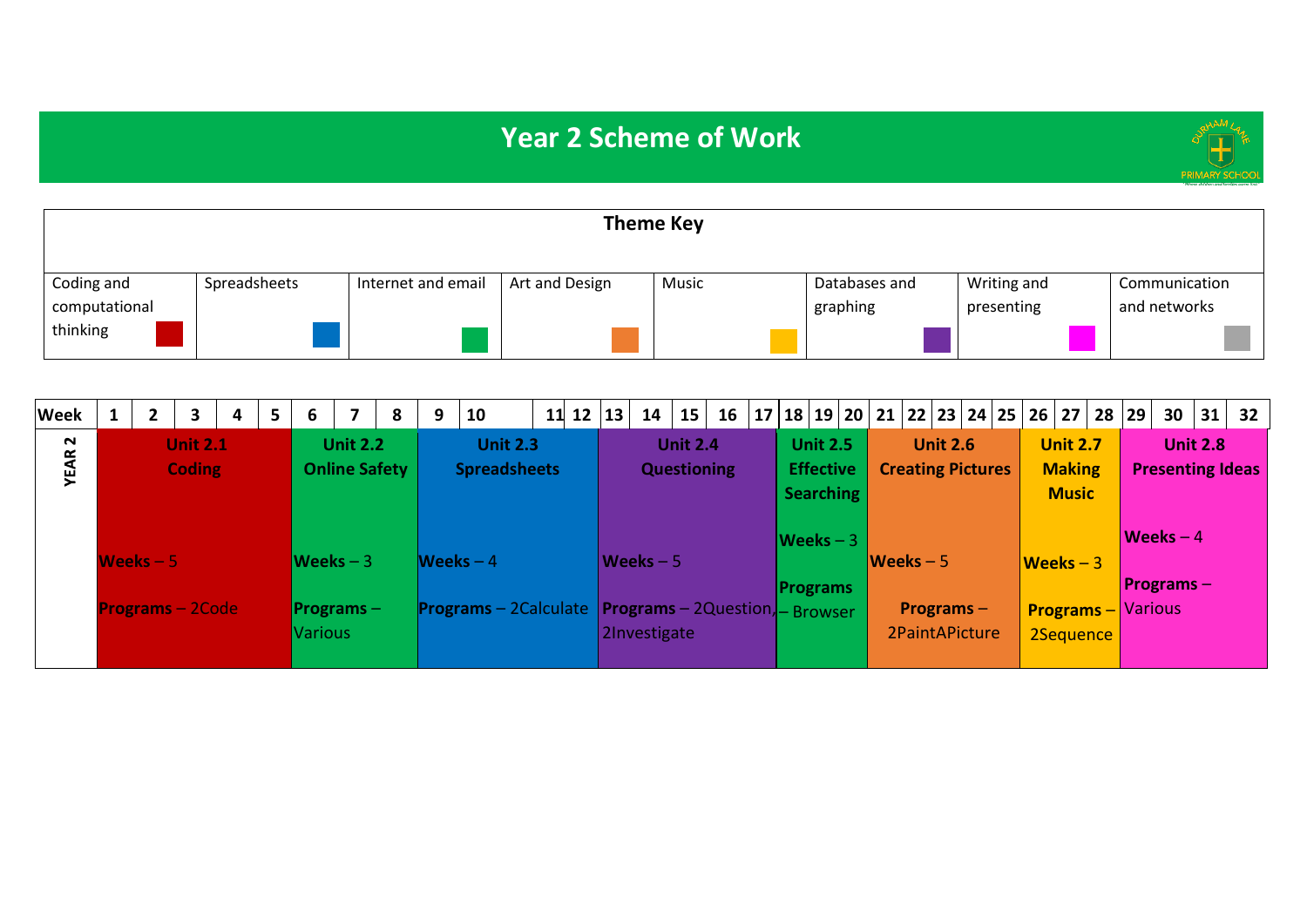## **Year 3 Scheme of Work**



|                             |              |                    |                | <b>Theme Key</b> |                           |                           |                               |
|-----------------------------|--------------|--------------------|----------------|------------------|---------------------------|---------------------------|-------------------------------|
| Coding and<br>computational | Spreadsheets | Internet and email | Art and Design | Music            | Databases and<br>graphing | Writing and<br>presenting | Communication<br>and networks |
| thinking                    |              |                    |                |                  |                           |                           |                               |

| <b>Week</b>      | $\overline{2}$          | 3                                | 4 | 5 <sup>1</sup> | 6 | $\overline{7}$                              | 8               | 9                                  | 10                                                                                                                                       | 11                                     | 12 | 13    | 14                             | 15              | 16 |      |                                | 17   18   19   20   21   22   23                               |  | 24                                            | 25                                                      | 26 | 27       | 28                                                   | 29 | 30                         | 31                                 | 32 |
|------------------|-------------------------|----------------------------------|---|----------------|---|---------------------------------------------|-----------------|------------------------------------|------------------------------------------------------------------------------------------------------------------------------------------|----------------------------------------|----|-------|--------------------------------|-----------------|----|------|--------------------------------|----------------------------------------------------------------|--|-----------------------------------------------|---------------------------------------------------------|----|----------|------------------------------------------------------|----|----------------------------|------------------------------------|----|
| w<br><b>YEAR</b> |                         | <b>Unit 3.1</b><br><b>Coding</b> |   |                |   |                                             | <b>Unit 3.2</b> | <b>Online Safety</b>               |                                                                                                                                          | <b>Unit 3.3</b><br><b>Spreadsheets</b> |    |       | <b>Touch Typing</b>            | <b>Unit 3.4</b> |    |      |                                | <b>Unit 3.5</b><br><b>Email</b><br>(including email<br>safety) |  |                                               | <b>Unit 3.6</b><br><b>Branching</b><br><b>Databases</b> |    |          | <b>Unit 3.7</b><br><b>Simulations</b><br>$Weeks - 3$ |    | $Weeks - 3$                | <b>Unit 3.8</b><br><b>Graphing</b> |    |
|                  | <b>Programs - 2Code</b> | Weeks $-6$                       |   |                |   | $Weeks - 3$<br><b>Programs</b> –<br>Various |                 |                                    | Weeks $-3$<br>$Programs -$<br>2Calculate                                                                                                 |                                        |    | 2Type | $Weeks - 4$<br><b>Programs</b> |                 |    | 2DIY | $Weeks - 6$<br><b>Programs</b> | -2Email, 2Connect,                                             |  | $Weeks - 4$<br><b>Programs</b> –<br>2Question |                                                         |    | 2Publish | Programs $-$<br>2Simulate,                           |    | $ $ Programs $-$<br>2Graph |                                    |    |
|                  | Number of Lessons $-5$  |                                  |   |                |   |                                             |                 | <b>Unit 3.9</b><br>(Optional Unit) | <b>Presenting (with Microsoft PowerPoint or Google Slides)</b><br>or 6 (version dependent) Main Program – MS PowerPoint or Google Slides |                                        |    |       |                                |                 |    |      |                                |                                                                |  |                                               |                                                         |    |          |                                                      |    |                            |                                    |    |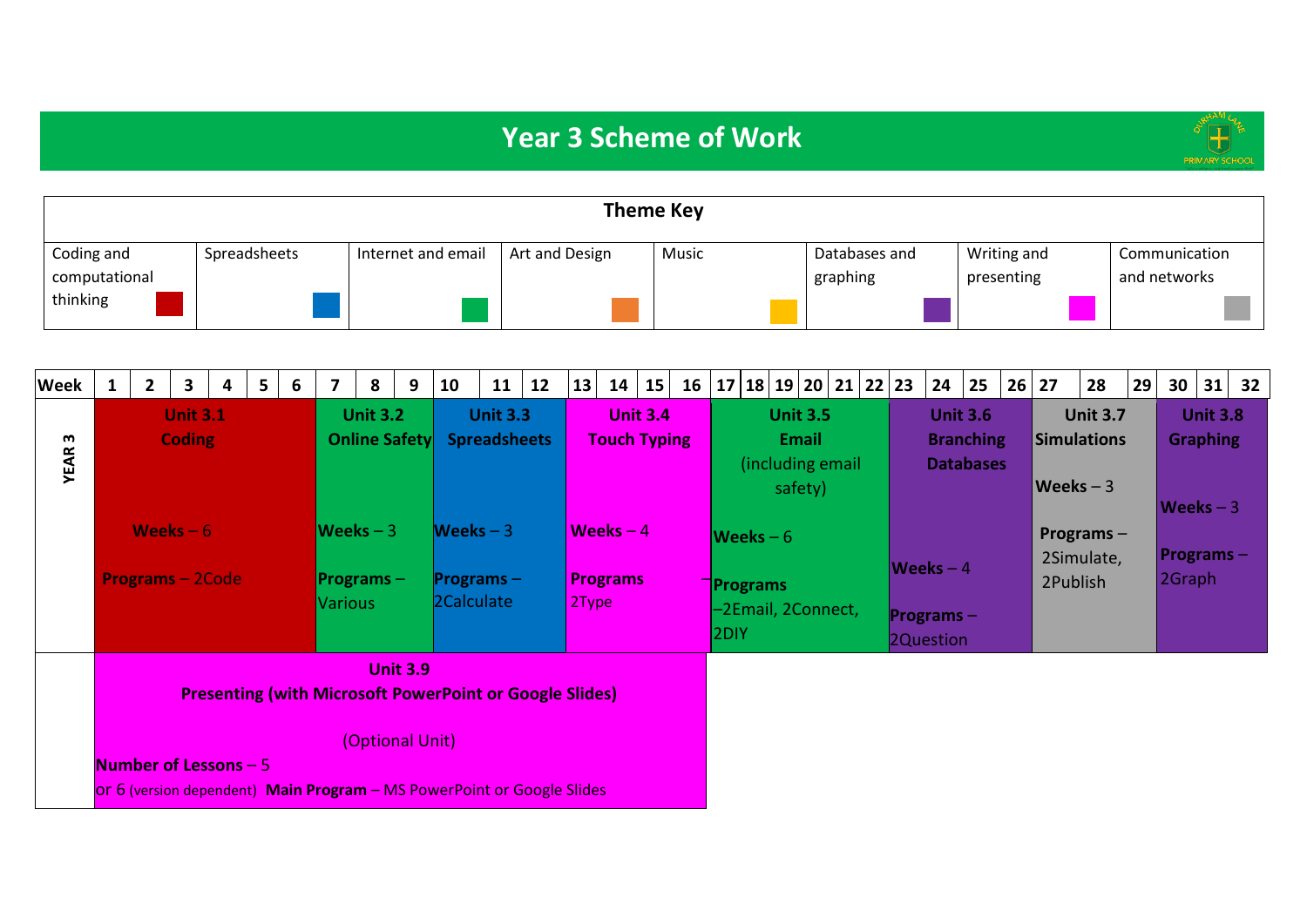## **Year 4 Scheme of Work**



|                  |                                                                                                                                                                                                             |            |  |  |  |  |  |    |    |                                        |    |    |       | <b>Theme Key</b>  |                                                                 |  |                           |                         |    |                           |                                     |    |                            |                                |    |                                                     |    |
|------------------|-------------------------------------------------------------------------------------------------------------------------------------------------------------------------------------------------------------|------------|--|--|--|--|--|----|----|----------------------------------------|----|----|-------|-------------------|-----------------------------------------------------------------|--|---------------------------|-------------------------|----|---------------------------|-------------------------------------|----|----------------------------|--------------------------------|----|-----------------------------------------------------|----|
| thinking         | Coding and<br>Spreadsheets<br>Internet and email<br>computational<br>5<br>$\overline{2}$<br>3<br>8<br>10<br>6<br>9<br>4<br>7<br><b>Unit 4.1</b><br><b>Unit 4.2</b><br><b>Coding</b><br><b>Online Safety</b> |            |  |  |  |  |  |    |    | Art and Design                         |    |    | Music |                   |                                                                 |  | Databases and<br>graphing |                         |    | Writing and<br>presenting |                                     |    |                            | Communication<br>and networks  |    |                                                     |    |
| <b>Week</b>      |                                                                                                                                                                                                             |            |  |  |  |  |  | 11 | 12 | 13                                     | 14 | 15 | 16    | 17 18 19 20 21 22 |                                                                 |  | 23                        | 24                      | 25 | 26                        | 27                                  | 28 | 29                         | 30                             | 31 | 32                                                  | 33 |
| 4<br><b>YEAR</b> |                                                                                                                                                                                                             | Weeks $-6$ |  |  |  |  |  |    |    | <b>Unit 4.3</b><br><b>Spreadsheets</b> |    |    |       |                   | <b>Unit 4.4</b><br><b>Writing for</b><br>different<br>audiences |  | $Weeks - 4$               | <b>Unit 4.5</b><br>Logo |    |                           | <b>Unit 4.6</b><br><b>Animation</b> |    | Effective<br><b>Search</b> | <b>Unit 4.7</b><br>$Weeks - 3$ |    | <b>Unit 4.8</b><br><b>Hardware</b><br>Investigators |    |

| Weeks $-6$              |                                        |                         | audiences                                                                  | IWeeks $-4$                |                                 | $Weeks - 3$      |             |
|-------------------------|----------------------------------------|-------------------------|----------------------------------------------------------------------------|----------------------------|---------------------------------|------------------|-------------|
| <b>Programs - 2Code</b> | $Weeks - 4$                            | Weeks $-6$              |                                                                            | <b>Programs</b><br>$-Logo$ | $Weeks - 3$                     | $ $ Programs $-$ | $Weeks - 2$ |
|                         | <b>Programs</b> –<br><b>Various</b>    | $Programs - 2Calculate$ | $\sqrt{\text{Weeks}} - 5$<br><b>Programs-</b><br>2Email, 2Connect,<br>2DIY |                            | <b>Programs</b> $-$<br>2Animate | <b>Browser</b>   |             |
|                         | <b>Unit 4.9</b><br><b>Making Music</b> |                         |                                                                            |                            |                                 |                  |             |

(Optional Unit)

**Number of Lessons** – **4 Main program –** Busy Beats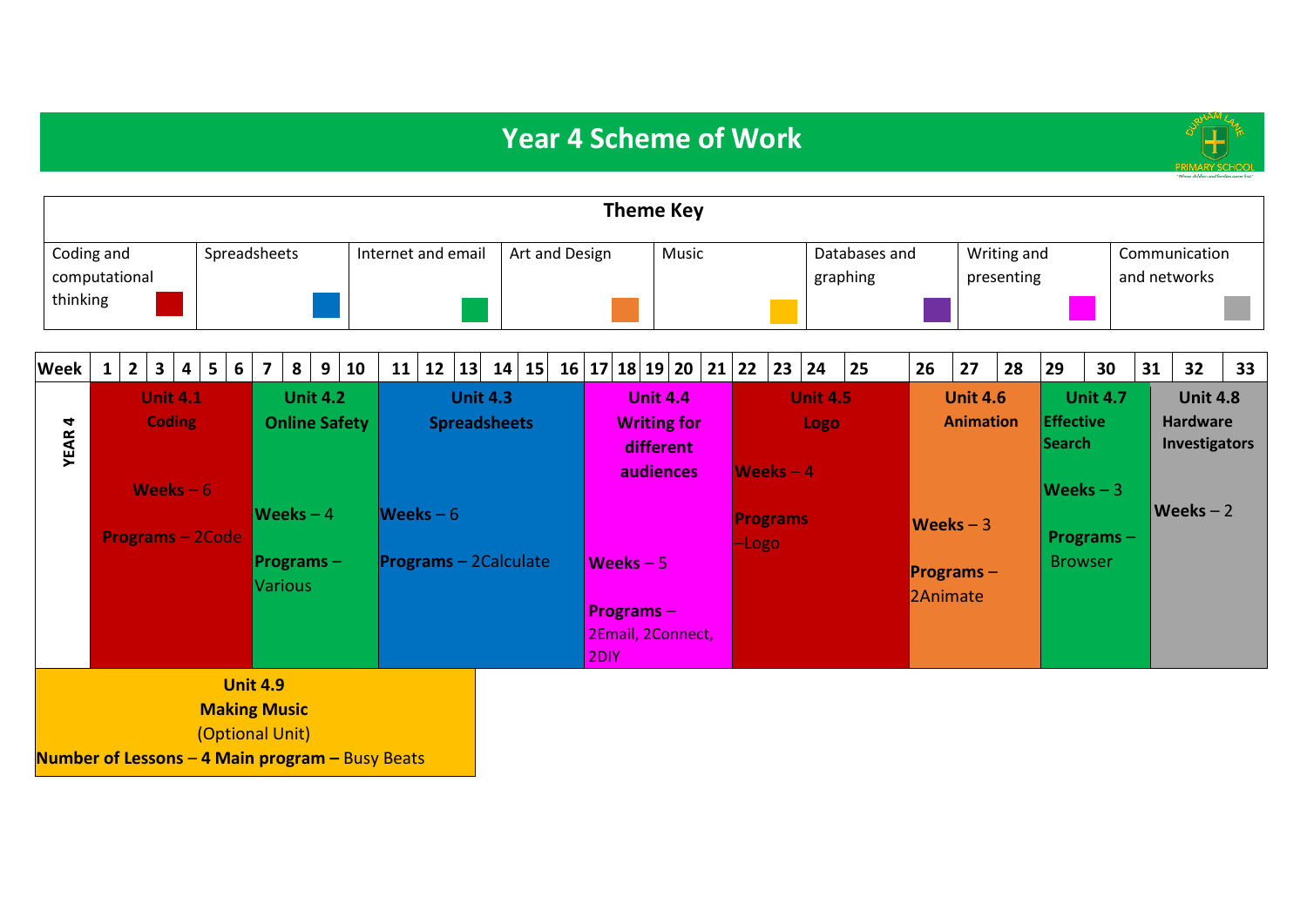### **Year 5 Scheme of Work**



|                             |              |                    |                | <b>Theme Key</b> |                           |                           |                               |
|-----------------------------|--------------|--------------------|----------------|------------------|---------------------------|---------------------------|-------------------------------|
| Coding and<br>computational | Spreadsheets | Internet and email | Art and Design | Music            | Databases and<br>graphing | Writing and<br>presenting | Communication<br>and networks |
| thinking                    |              |                    |                |                  |                           |                           |                               |

| <b>Week</b>       | $\mathbf{1}$ | $\overline{2}$ | 3 | $\overline{4}$                   | 5 | 6               | 7                                         | 8                                                                                                        | 9 | $\vert$ 10 $\vert$ | 11                      |                     |                 | $12 \mid 13 \mid 14 \mid$ | 15 |  | 16   17   18   19   20   21   22   23   24   25   26   27   28 |  |                     |                 |  |             |                                                | 29         | 30   31                         |                 | 32 <sub>2</sub> |
|-------------------|--------------|----------------|---|----------------------------------|---|-----------------|-------------------------------------------|----------------------------------------------------------------------------------------------------------|---|--------------------|-------------------------|---------------------|-----------------|---------------------------|----|--|----------------------------------------------------------------|--|---------------------|-----------------|--|-------------|------------------------------------------------|------------|---------------------------------|-----------------|-----------------|
| n,<br><b>YEAR</b> |              |                |   | <b>Unit 5.1</b><br><b>Coding</b> |   |                 |                                           | <b>Unit 5.2</b><br><b>Online safety</b>                                                                  |   |                    |                         | <b>Spreadsheets</b> | <b>Unit 5.3</b> |                           |    |  | <b>Unit 5.4</b><br><b>Databases</b>                            |  | <b>Game Creator</b> | <b>Unit 5.5</b> |  |             | <b>Unit 5.6</b><br><b>3D Modelling</b>         |            | <b>Concept Maps</b>             | <b>Unit 5.7</b> |                 |
|                   |              |                |   | Number of Weeks $-6$             |   |                 |                                           | $Weeks - 3$<br><b>Programs</b> -                                                                         |   |                    | $Weeks - 6$             |                     |                 |                           |    |  | Weeks $-4$                                                     |  | $Weeks - 5$         |                 |  | $Weeks - 4$ |                                                | Weeks $-4$ |                                 |                 |                 |
|                   |              |                |   | <b>Main Programs - 2Code</b>     |   |                 | <b>Various</b>                            |                                                                                                          |   |                    | $Programs - 2Calculate$ |                     |                 |                           |    |  | $ $ Programs $-$<br>2Question,<br>2Investigate                 |  |                     |                 |  | Make        | $Programs - 2DIY 3D Programs -$<br>2Design and |            | <b>Programs</b> $-$<br>2Connect |                 |                 |
|                   |              |                |   |                                  |   | <b>Unit 5.8</b> | (Optional Unit)<br>Number of lessons $-8$ | <b>Word Processing (With Microsoft Word or Google Docs)</b><br><b>Main Program - Word or Google Docs</b> |   |                    |                         |                     |                 |                           |    |  |                                                                |  |                     |                 |  |             |                                                |            |                                 |                 |                 |